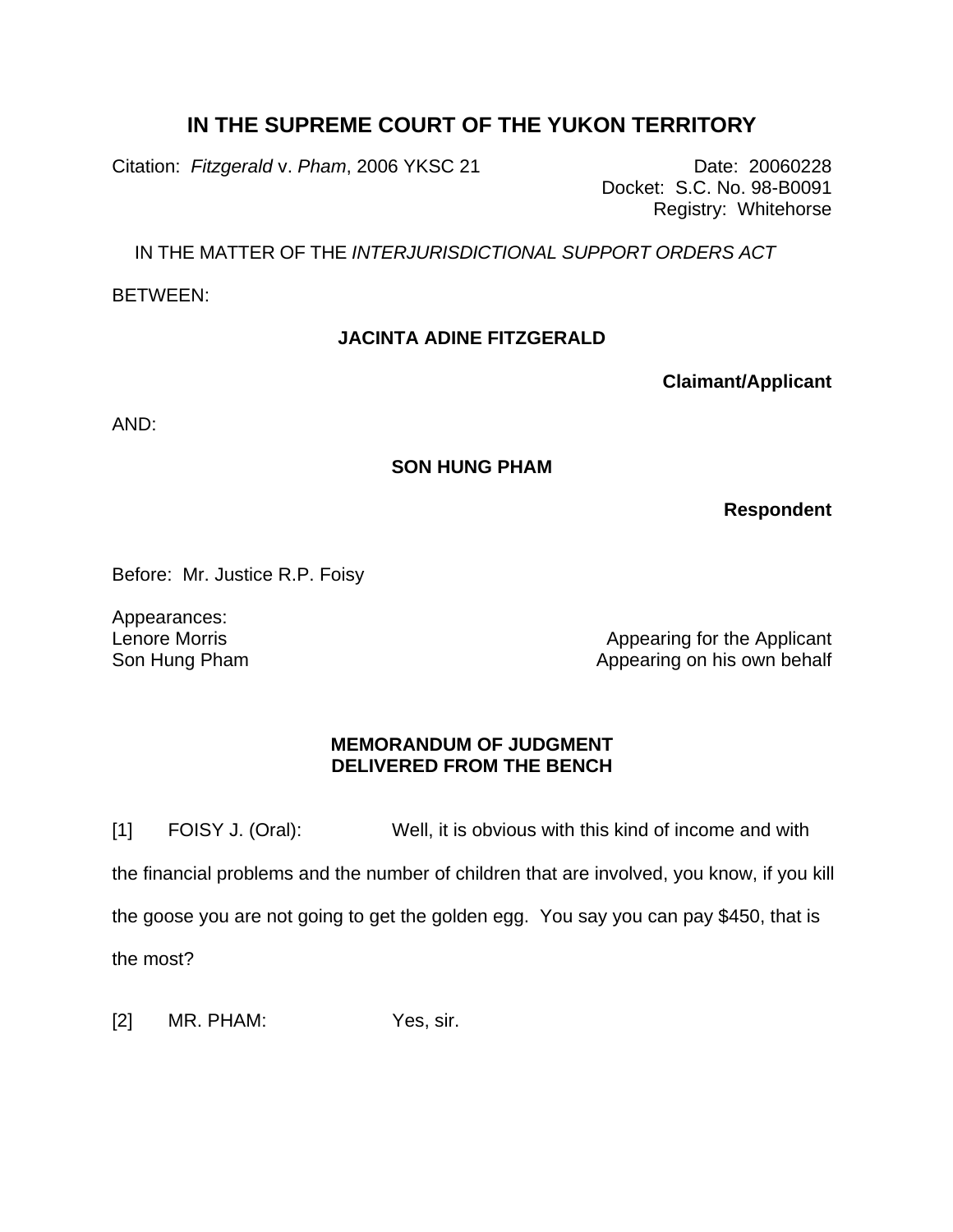[3] THE COURT: One hundred and fifty dollars per child? I kind of agree, I think that that is more than reasonable under the circumstances. I will order the \$450.

[4] MS. MORRIS: What date on which -- should that commence? [5] THE COURT: Let us make it starting the  $1<sup>st</sup>$  April. Starting April  $1<sup>st</sup>$ , a month from now.

[6] MR. PHAM: Yes, sir.

- [7] THE COURT: Okay?
- [8] MR. PHAM: Yeah.

[9] THE COURT: All right. And counsel, the lawyer, will help you -- will tell you what has to be done here in terms of getting the money to the -- to your -- to the children.

[10] MR. PHAM: Yes.

[11] THE COURT: There must be some kind of a --

[12] MS. MORRIS: There's maintenance enforcement program that hasn't been in effect because it's -- the current order's not being enforced, but it certainly could be if it's registered.

[13] THE COURT: All right.